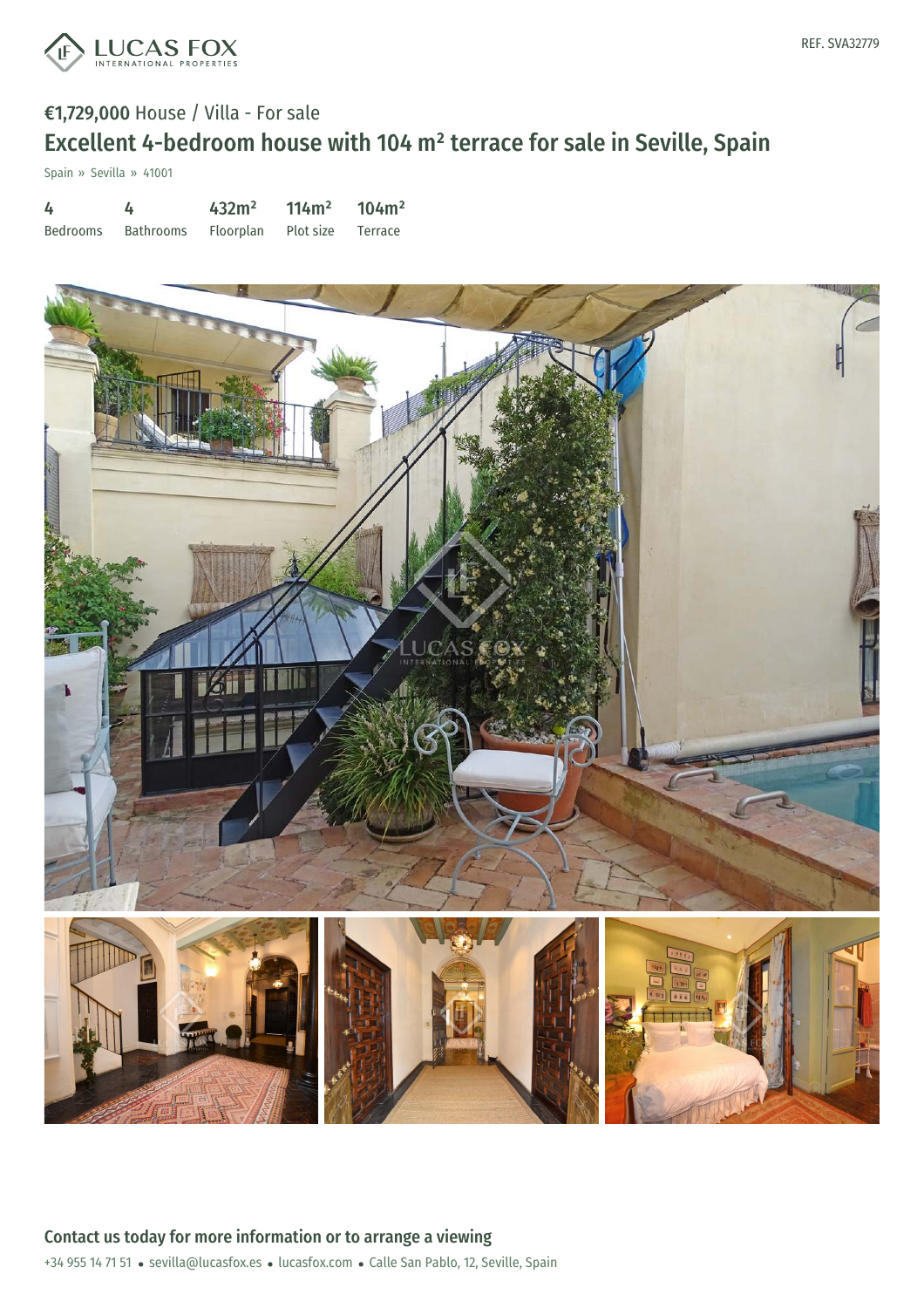

# €1,729,000 House / Villa - For sale Excellent 4-bedroom house with 104 m² terrace for sale in Seville, Spain

Spain » Sevilla » 41001

| 4        | 4         | 432m <sup>2</sup> | 114m <sup>2</sup> | 104m <sup>2</sup> |
|----------|-----------|-------------------|-------------------|-------------------|
| Bedrooms | Bathrooms | Floorplan         | Plot size Terrace |                   |

### **OVERVIEW**

## Magnificent 16th century historic house with an Andalusian patio in excellent condition, restored with 4 bedrooms, garage, terrace and pool for sale in the centre of Seville, near the Plaza del Museo de Bellas Artes.

This jewel of a 16th century house was renovated with a project that sought to enhance its value based on the recovery of its spaces and the original construction details of the house, such as wooden beams, clay floors, tiles and the two patios, as well as, with the search for other elements such as doors, columns, hand-painted wooden ceilings and tiles from convents and old palatial houses. On the other hand, each room stands out for its decoration with wallpapered walls and its furniture, designed to create a unique atmosphere in each room with a lot of Andalusian flavour and great taste.

The house revolves around a central patio and a very pleasant second patio with a water fountain. Both give light, freshness and harmony to the entire house.

The house has a total of 328 m<sup>2</sup> built surface area, with more than 100 m<sup>2</sup> of terraces and a pool, on a 114 m² plot in perfect condition to live. It has several highly valued elements in this type of house, such as the lift that connects to the third floor. In the latter, we find a terrace on two levels with impressive views of the entire city and a swimming pool, another of its highlights.

The house has a large entrance hall with unique old wooden doors, a garage and a central space that houses the covered patio that serves as a hall with the stairs and the lift. At the back, there is a double bedroom for guests with a private bathroom and a dressing room that opens onto a pleasant light patio with a fountain.

The first floor houses the day [area,](mailto:sevilla@lucasfox.es) with its [wonde](https://www.lucasfox.com)rful living room facing the street with two balconies and a fireplace, a gallery that overlooks the central patio with its living room, a dining room and a kitchen diner. All these rooms enjoy a magnificent light and atmosphere around the two patios.

The second floor has the master bedroom with a nice bathroom and private lounge, as well as large closets and a dressing room. Another double bedroom with dressing room and a large bathroom complete the floor.



#### [lucasfox.com/go/sva32779](https://www.lucasfox.com/go/sva32779)

Waterfront, Swimming pool, Terrace, Private garage, Lift, High ceilings, Natural light, Period features, Wooden flooring, Parking, Air conditioning, Alarm, Balcony, Built-in wardrobes, Chill out area, Double glazing, Equipped Kitchen, Exterior, Fireplace, Heating, Pet-friendly, Renovated, Storage room, Transport nearby, Utility room, Views, Walk-in wardrobe